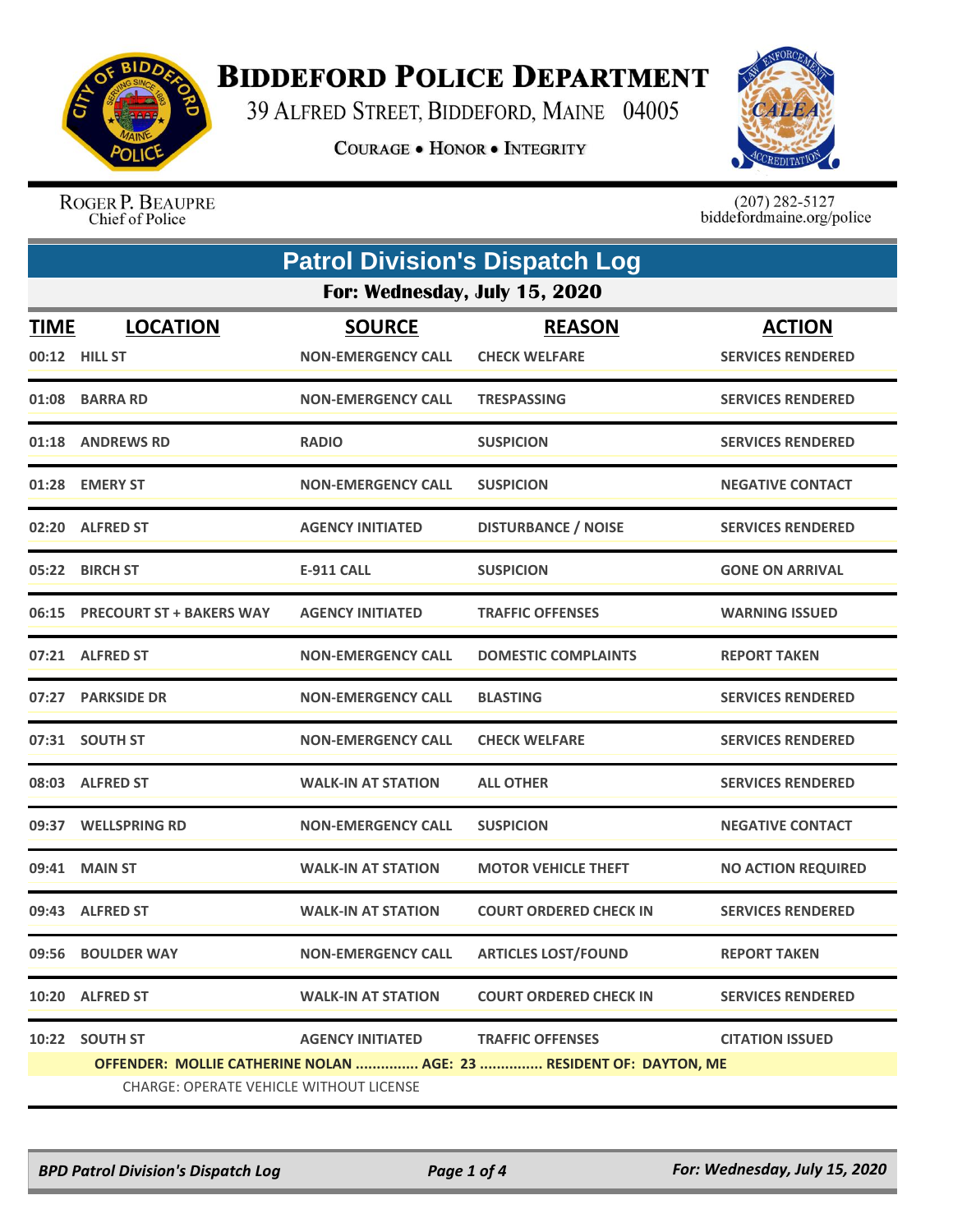| <b>TIME</b> | <b>LOCATION</b>                                                                                             | <b>SOURCE</b>             | <b>REASON</b>                  | <b>ACTION</b>                |  |  |
|-------------|-------------------------------------------------------------------------------------------------------------|---------------------------|--------------------------------|------------------------------|--|--|
|             | 10:23 GRANITE ST                                                                                            | <b>AGENCY INITIATED</b>   | <b>VIOL OF BAIL CONDITIONS</b> | <b>ARREST(S) MADE</b>        |  |  |
|             | OFFENDER: KENDRA LORENE ROSS  AGE: 27  RESIDENT OF: BIDDEFORD, ME<br>CHARGE: VIOLATING CONDITION OF RELEASE |                           |                                |                              |  |  |
| 10:46       | <b>WASHINGTON ST</b>                                                                                        | <b>NON-EMERGENCY CALL</b> | <b>DRINKING IN PUBLIC</b>      | <b>NO VIOLATION</b>          |  |  |
|             | 10:47 WELLSPRING RD                                                                                         | <b>NON-EMERGENCY CALL</b> | <b>TRESPASSING</b>             | <b>SERVICES RENDERED</b>     |  |  |
|             | 11:18 CATHEDRAL OAKS DR                                                                                     | <b>NON-EMERGENCY CALL</b> | <b>ANIMAL COMPLAINT</b>        | <b>GONE ON ARRIVAL</b>       |  |  |
|             | 11:24 CLEAVES ST                                                                                            | <b>NON-EMERGENCY CALL</b> | <b>VIOL OF BAIL CONDITIONS</b> | <b>CITATION ISSUED</b>       |  |  |
|             | OFFENDER: TAYLOR MACHELLE HARTLEY  AGE: 25  RESIDENT OF: SACO, ME<br>CHARGE: VIOLATING CONDITION OF RELEASE |                           |                                |                              |  |  |
|             | 11:25 SOUTH ST                                                                                              | <b>AGENCY INITIATED</b>   | <b>TRAFFIC OFFENSES</b>        | <b>WARNING ISSUED</b>        |  |  |
|             | 11:45 HILL ST                                                                                               | <b>AGENCY INITIATED</b>   | <b>CODES ENFORCEMENT</b>       | <b>SERVICES RENDERED</b>     |  |  |
|             | <b>11:47 RIVER RD</b>                                                                                       | <b>AGENCY INITIATED</b>   | <b>TRAFFIC OFFENSES</b>        | <b>WARNING ISSUED</b>        |  |  |
|             | 12:19 BOULDER WAY + ALFRED ST                                                                               | <b>NON-EMERGENCY CALL</b> | <b>CHECK WELFARE</b>           | <b>SERVICES RENDERED</b>     |  |  |
|             | 12:22 SOUTH ST                                                                                              | <b>NON-EMERGENCY CALL</b> | <b>CHECK WELFARE</b>           | <b>GONE ON ARRIVAL</b>       |  |  |
|             | 12:26 SOUTH ST + MAY ST                                                                                     | <b>AGENCY INITIATED</b>   | <b>TRAFFIC OFFENSES</b>        | <b>WARNING ISSUED</b>        |  |  |
|             | 12:41 SOUTH ST + WADLIN RD                                                                                  | <b>AGENCY INITIATED</b>   | <b>TRAFFIC OFFENSES</b>        | <b>WARNING ISSUED</b>        |  |  |
|             | 12:48 ALFRED ST                                                                                             | <b>AGENCY INITIATED</b>   | <b>DRUG</b>                    | <b>REFERRED OTHER AGENCY</b> |  |  |
|             | 13:19 GOOCH ST + ELM ST                                                                                     | <b>AGENCY INITIATED</b>   | <b>TRAFFIC OFFENSES</b>        | <b>VSAC ISSUED</b>           |  |  |
|             | 13:27 GRANITE POINT RD                                                                                      | <b>NON-EMERGENCY CALL</b> | <b>ANIMAL COMPLAINT</b>        | <b>SERVICES RENDERED</b>     |  |  |
|             | 14:01 OAK ST                                                                                                | <b>NON-EMERGENCY CALL</b> | <b>SUSPICION</b>               | <b>NO VIOLATION</b>          |  |  |
|             | 14:12 BARRA RD                                                                                              | <b>NON-EMERGENCY CALL</b> | <b>ANIMAL COMPLAINT</b>        | <b>WARNING ISSUED</b>        |  |  |
|             | 14:17 WENTWORTH ST                                                                                          | <b>NON-EMERGENCY CALL</b> | <b>DISTURBANCE / NOISE</b>     | <b>WARNING ISSUED</b>        |  |  |
|             | 14:27 PROSPECT ST                                                                                           | <b>WALK-IN AT STATION</b> | <b>CIVIL COMPLAINT</b>         | <b>CIVIL COMPLAINT</b>       |  |  |
|             | 14:37 HILLS BEACH RD                                                                                        | <b>NON-EMERGENCY CALL</b> | <b>ANIMAL COMPLAINT</b>        | <b>SERVICES RENDERED</b>     |  |  |
|             | 14:45 CLEAVES ST                                                                                            | <b>NON-EMERGENCY CALL</b> | <b>HARASSMENT</b>              | <b>SERVICES RENDERED</b>     |  |  |
|             | <b>14:47 KING ST</b>                                                                                        | <b>NON-EMERGENCY CALL</b> | <b>CHECK WELFARE</b>           | <b>SERVICES RENDERED</b>     |  |  |
|             | 15:01 OAKWOOD LN                                                                                            | <b>NON-EMERGENCY CALL</b> | <b>THEFT</b>                   | <b>REPORT TAKEN</b>          |  |  |

*BPD Patrol Division's Dispatch Log Page 2 of 4 For: Wednesday, July 15, 2020*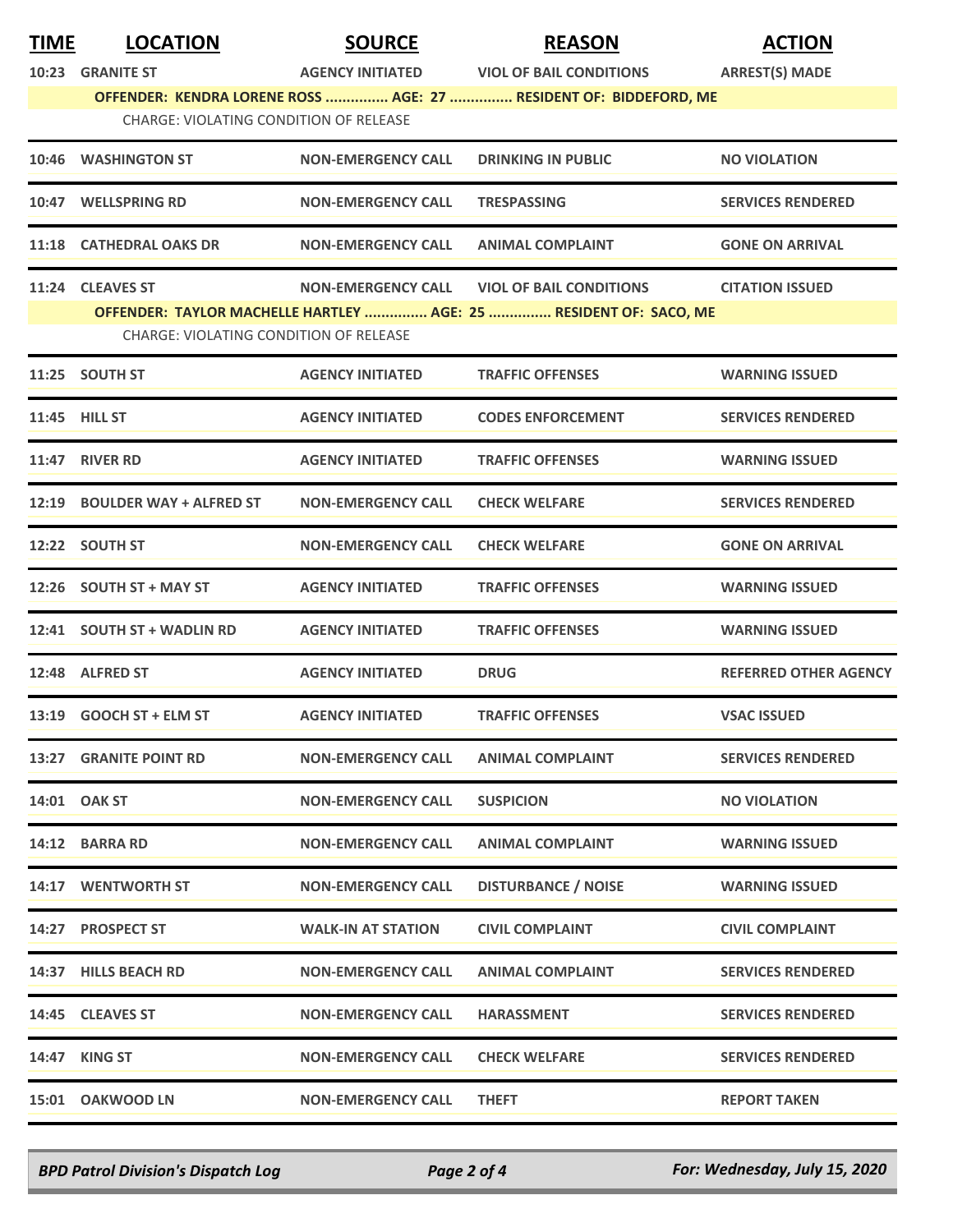| <b>TIME</b> | <b>LOCATION</b>                          | <b>SOURCE</b>             | <b>REASON</b>                                                    | <b>ACTION</b>                |
|-------------|------------------------------------------|---------------------------|------------------------------------------------------------------|------------------------------|
|             | 15:24 MAIN ST                            | <b>AGENCY INITIATED</b>   | <b>PAPERWORK</b>                                                 | <b>PAPERWORK SERVED</b>      |
|             | 15:24 OAK PL                             | <b>NON-EMERGENCY CALL</b> | <b>DRUG INTEL</b>                                                | <b>SERVICES RENDERED</b>     |
|             | 15:56 GRANITE ST                         | <b>NON-EMERGENCY CALL</b> | ATTEMPTED/THREATENED SUICIDE TRANSPORT TO HOSPITAL               |                              |
|             | <b>16:10 MILE STRETCH RD</b>             | <b>E-911 CALL</b>         | 911 MISUSE                                                       | <b>SERVICES RENDERED</b>     |
|             | 16:20 CLEAVES ST                         | <b>NON-EMERGENCY CALL</b> | <b>FIGHTS</b>                                                    | <b>REPORT TAKEN</b>          |
|             | 16:33 COTTAGE ST                         | <b>E-911 CALL</b>         | 911 MISUSE                                                       | <b>SERVICES RENDERED</b>     |
|             | 16:42 BACON ST                           | <b>WALK-IN AT STATION</b> | <b>ARTICLES LOST/FOUND</b>                                       | <b>REPORT TAKEN</b>          |
|             | 16:55 MAIN ST + WATER ST                 | <b>E-911 CALL</b>         | 911 MISUSE                                                       | <b>NEGATIVE CONTACT</b>      |
|             | 17:10 MAINE TPKE + ALFRED ST             | <b>E-911 CALL</b>         | 911 MISUSE                                                       | <b>NO ACTION REQUIRED</b>    |
|             | 17:29 EMERY ST                           | <b>NON-EMERGENCY CALL</b> | <b>SUSPICION</b>                                                 | <b>UNFOUNDED</b>             |
|             | 17:36 SULLIVAN ST                        | <b>NON-EMERGENCY CALL</b> | <b>DOMESTIC COMPLAINTS</b>                                       | <b>REPORT TAKEN</b>          |
|             | 17:45 HARRISON AVE                       | <b>WALK-IN AT STATION</b> | <b>ARTICLES LOST/FOUND</b>                                       | <b>SERVICES RENDERED</b>     |
|             | 17:56 BELMONT AVE                        | <b>AGENCY INITIATED</b>   | <b>PARKING COMPLAINT</b>                                         | <b>PARKING TICKET ISSUED</b> |
|             | 18:22 SOUTH ST                           | <b>NON-EMERGENCY CALL</b> | <b>HARASSMENT</b>                                                | <b>SERVICES RENDERED</b>     |
|             | <b>18:25 BOULDER WAY</b>                 | <b>NON-EMERGENCY CALL</b> | <b>HAZMAT INCIDENT</b>                                           | <b>SERVICES RENDERED</b>     |
|             | 18:27 GREEN ST                           | <b>NON-EMERGENCY CALL</b> | ATTEMPTED/THREATENED SUICIDE SERVICES RENDERED                   |                              |
|             | 18:34 LADY JENNIFER DR                   | <b>NON-EMERGENCY CALL</b> | <b>ANIMAL COMPLAINT</b>                                          | <b>SERVICES RENDERED</b>     |
|             | 19:05 SULLIVAN ST                        | <b>NON-EMERGENCY CALL</b> | <b>DOMESTIC COMPLAINTS</b>                                       | <b>ARREST(S) MADE</b>        |
|             | <b>CHARGE: DOMESTIC VIOLENCE ASSAULT</b> |                           | OFFENDER: JESSICA ANN HAGAN  AGE: 26  RESIDENT OF: BIDDEFORD, ME |                              |
|             | 19:17    FOSS ST                         | <b>NON-EMERGENCY CALL</b> | <b>PARKING COMPLAINT</b>                                         | <b>SERVICES RENDERED</b>     |
|             | 19:19 ALFRED ST                          | <b>NON-EMERGENCY CALL</b> | <b>CHECK WELFARE</b>                                             | <b>SERVICES RENDERED</b>     |
| 20:08       | <b>MAIN ST</b>                           | <b>AGENCY INITIATED</b>   | <b>PUBLIC ASSIST</b>                                             | <b>SERVICES RENDERED</b>     |
|             | 20:10 ALFRED ST                          | <b>NON-EMERGENCY CALL</b> | <b>ALL OTHER</b>                                                 | <b>SERVICES RENDERED</b>     |
| 20:18       | <b>MAIN ST</b>                           | <b>E-911 CALL</b>         | <b>ANIMAL COMPLAINT</b>                                          | <b>SERVICES RENDERED</b>     |
| 20:49       | <b>MAIN ST</b>                           | <b>NON-EMERGENCY CALL</b> | <b>ARTICLES LOST/FOUND</b>                                       | <b>NO ACTION REQUIRED</b>    |

*BPD Patrol Division's Dispatch Log Page 3 of 4 For: Wednesday, July 15, 2020*